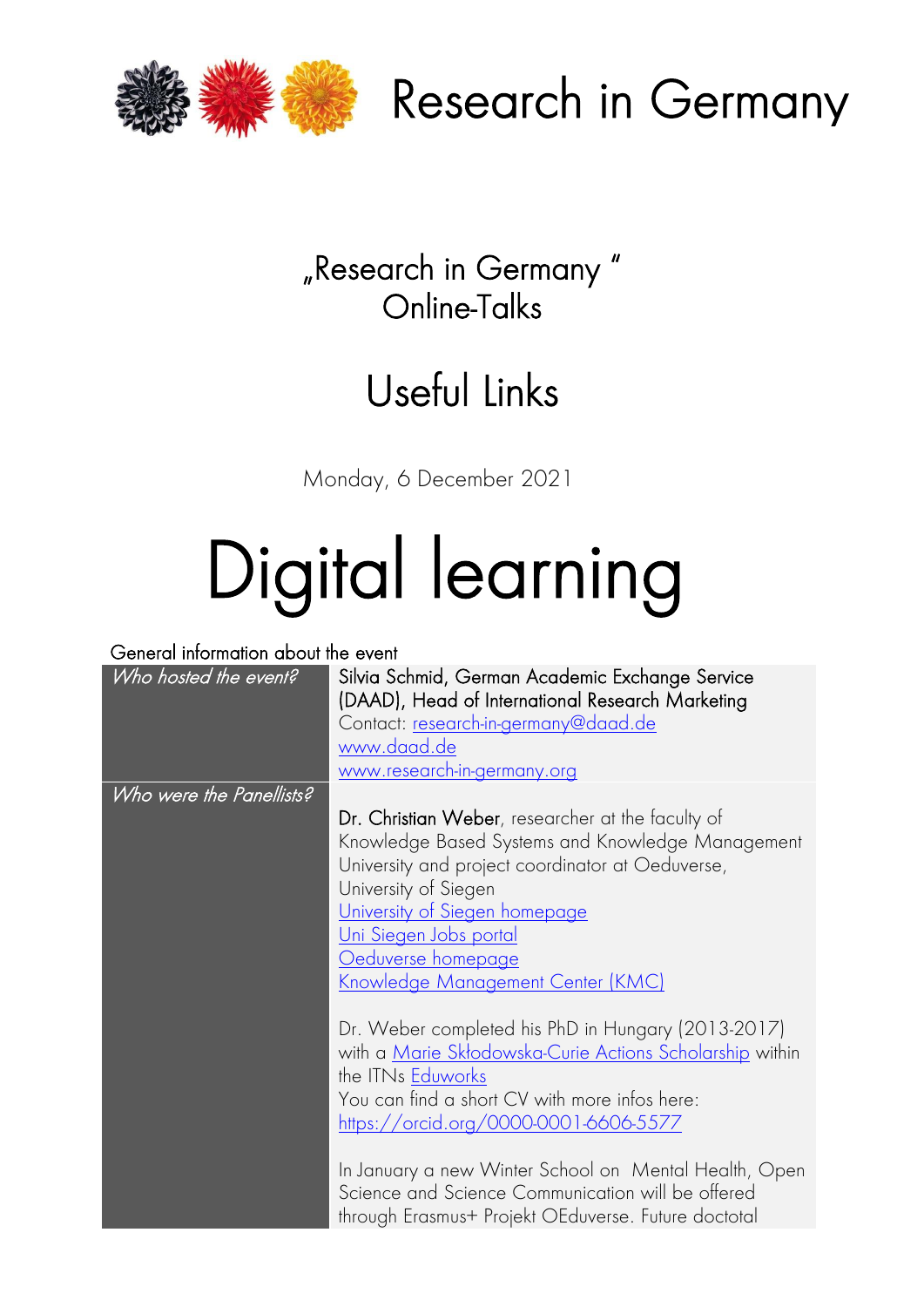candidates can already register here: [Oeduverse Winter](https://oeduverse.eu/events/oeduverse-winter-school/)  **[School](https://oeduverse.eu/events/oeduverse-winter-school/)** 

Here you can check out the previous programme of the Summer School: [Oeduverse summer school](https://oeduverse.eu/events/design-your-research-environment-summer-school-hackathon/)

Check out also the short summary of the summer school he re: [Summary summer school](https://oeduverse.eu/2021/07/25/recap-design-your-research-environment-hackathon-an-oeduverse-summer-school/)

Dr. Weber is also one of the members of the BMBF/BIBB funded project on a digital training programme in nursing. More information can be found here: [https://labs.tib.eu/](https://eur03.safelinks.protection.outlook.com/?url=https%3A%2F%2Flabs.tib.eu%2Fedoer%2F&data=04%7C01%7C%7Cc0e585597b2f4d830e5408d9a464fde0%7C30abdb70b28448308df7daa5b0052ed2%7C0%7C0%7C637721575931690246%7CUnknown%7CTWFpbGZsb3d8eyJWIjoiMC4wLjAwMDAiLCJQIjoiV2luMzIiLCJBTiI6Ik1haWwiLCJXVCI6Mn0%3D%7C1000&sdata=4Zmxkc19uhgAjMNiIIX6tOcbWU7DEWtPHzbT5y%2B4AXU%3D&reserved=0) [edoer/](https://eur03.safelinks.protection.outlook.com/?url=https%3A%2F%2Flabs.tib.eu%2Fedoer%2F&data=04%7C01%7C%7Cc0e585597b2f4d830e5408d9a464fde0%7C30abdb70b28448308df7daa5b0052ed2%7C0%7C0%7C637721575931690246%7CUnknown%7CTWFpbGZsb3d8eyJWIjoiMC4wLjAwMDAiLCJQIjoiV2luMzIiLCJBTiI6Ik1haWwiLCJXVCI6Mn0%3D%7C1000&sdata=4Zmxkc19uhgAjMNiIIX6tOcbWU7DEWtPHzbT5y%2B4AXU%3D&reserved=0)

Dr. Weber: "In our currently running INVITE funded project WBsmart (digital learning for nursing) we are using a newl y developing platform that can be testet for free to see ho w tailored learning can look like: [https://labs.tib.eu/edoe](https://labs.tib.eu/edoer/)  $r/$ "

Dr. Weber: "You can btw join our eDoer team if you are a computer scientist through our partner in Hannover: [https:/](https://www.tib.eu/en/tib/careers-and-apprenticeships/vacancies/details/job-advertisement-no-19-2021) [/www.tib.eu/en/tib/careers-and-apprenticeships/vacanci](https://www.tib.eu/en/tib/careers-and-apprenticeships/vacancies/details/job-advertisement-no-19-2021) [es/details/job-advertisement-no-19-2021](https://www.tib.eu/en/tib/careers-and-apprenticeships/vacancies/details/job-advertisement-no-19-2021)"

Dr. Weber: OER (Open Educational Resources) can be a solution to start using digital material and think digital. Edin burgh is very resourcefull to catch up on the topic: <https://open.ed.ac.uk/>

Dr. Weber: To top up your connections and knowledge o n doctoral careers in Europe you can look here: [https://w](https://www.vitae.ac.uk/) [ww.vitae.ac.uk/](https://www.vitae.ac.uk/)

Prof. Dr. Michael Hofmann, professor at the Institute for German Language and Comparative Literature, Paderborn University and leader of the IVAC funded project "International digital research training group Paderborn-Europe-Africa". Contact: [mhofmann@mail.upb.de](mailto:mhofmann@mail.upb.de)

Dr. Swen Schulte Eickholt, research associate, Institute for German Language and Comparative Literature and coordinator of the IVAC project, Paderborn University

[Paderborn University homepage](https://www.uni-paderborn.de/en/)

AN INITIATIVE OF THE



**Federal Ministry** of Education and Research

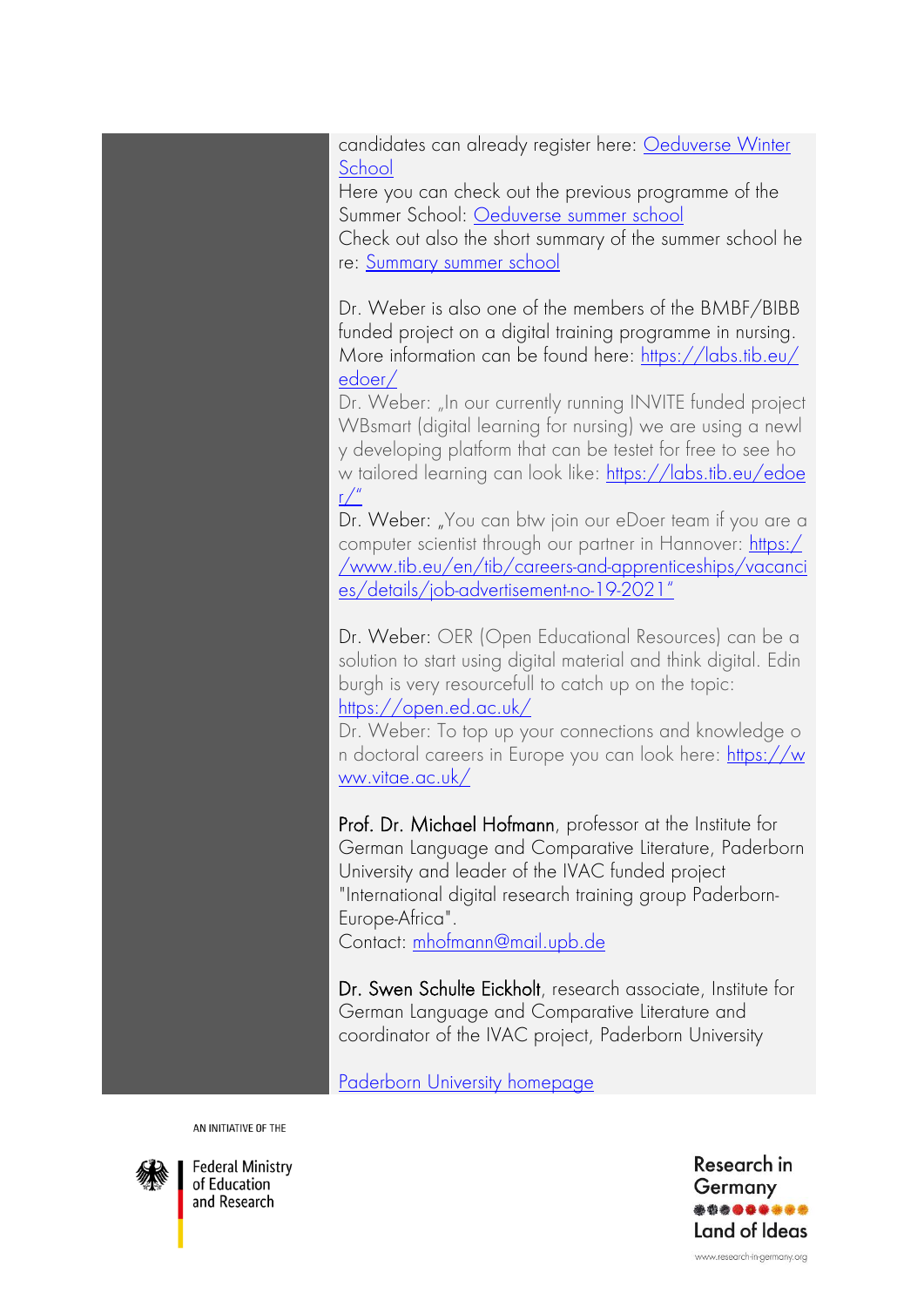#### [DAAD funded "International Virtual Academic](https://www.daad.de/en/information-services-for-higher-education-institutions/further-information-on-daad-programmes/ivac/)  [Collaboration \(IVAC\)"](https://www.daad.de/en/information-services-for-higher-education-institutions/further-information-on-daad-programmes/ivac/)

Rasmus Benke-Aberg, program-manager for international and european cooperation, Stifterverband, Hochschulforum Digitalisierung [Stifterverband homepage](https://www.stifterverband.org/english)  [Hochschulforum Digitalisierung](https://hochschulforumdigitalisierung.de/en)

#### Useful Links:

Research funding www.research-in-germany.org/funding www.funding-quide.de www.euraxess.de/en/in foerderdatenbank **Marie Skłodowska[-Curie Actions Research Fellowship Programme](https://ec.europa.eu/research/mariecurieactions/node_en)**<br>Alexander von Humboldt Foundation Fellowships

Download our brochure "Funding your research stay in Germany" [here](https://www.research-in-germany.org/dam/jcr:dabcafdf-b92f-44ed-abc0-832eb0697b15/DAAD_RIG_Funding_2021/22.pdf).

"Research in Germany"-Publications and brochures https://www.research-in-germany.org/downloads

Useful contacts www.diplo.de (German missions abroad) www.daad.de/local (Offices abroad) www.euraxess.de/en/uebersicht servicezentren www.germaninnovation.info (German Houses of Research and Innovation, DWIH)

Preparing for a successful research stay www.research-in-germany.org/research-stay www.diplo.de (Visa regulations) www.recognition-in-germany.de www.make-it-in-germany.com www.goethe.de/learngerman

Doing a doctorate www.research-in-germany.org/phd www.phdgermany.de www.daad.de/idp [www.hochschulkompass.de/en/doctoral-studies/doctorate-search.html](http://www.hochschulkompass.de/en/doctoral-studies/doctorate-search.html)

AN INITIATIVE OF THE



**Federal Ministry** of Education and Research